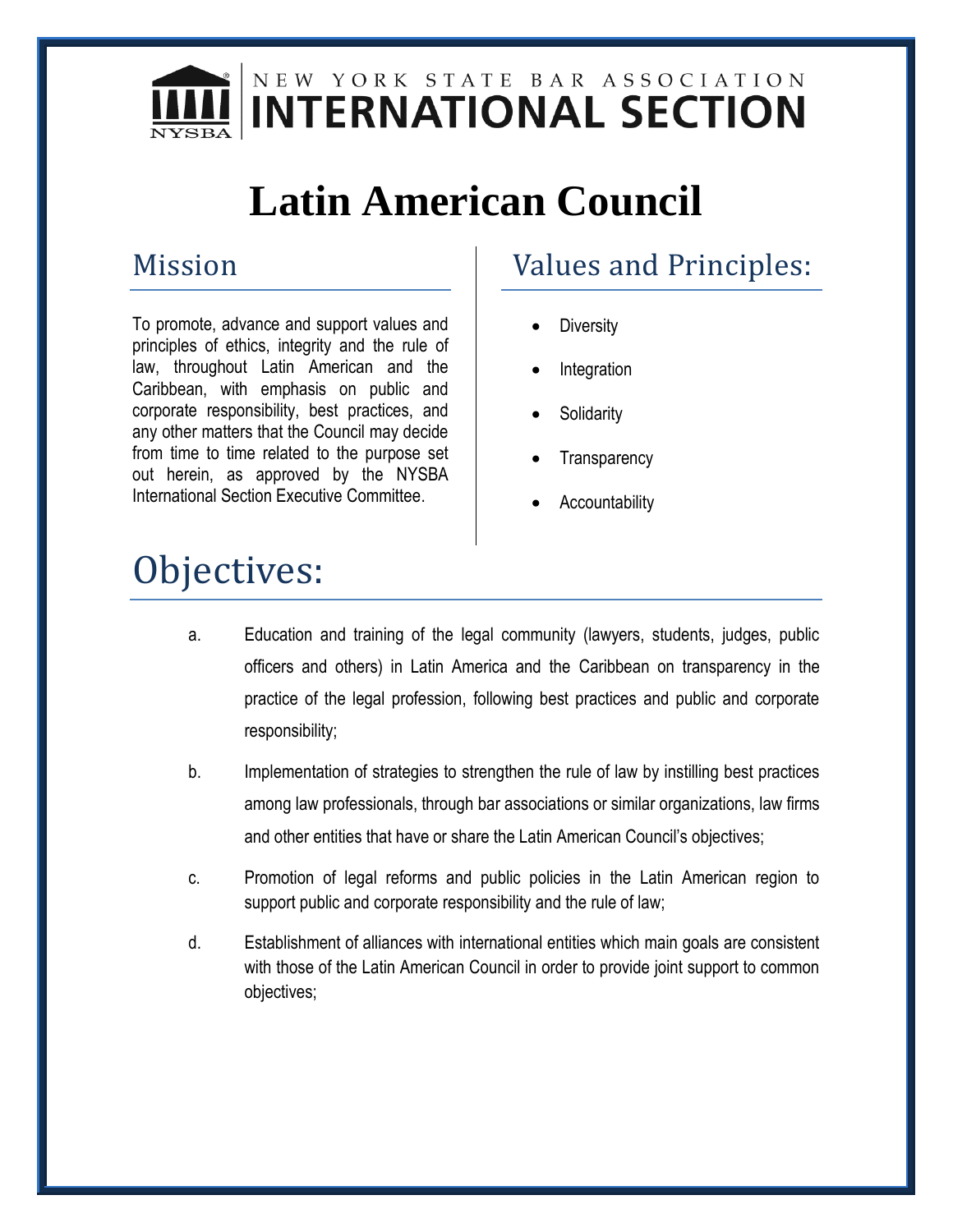- e. Cooperation with international organizations in the issuance of indexes on best practices to raise awareness of topics of interest to the Latin American Council; and
- f. Obtain financial support for regional projects of the Latin American Council in furtherance of its objectives

## Membership:

The Latin American Council shall have an open membership, not limited to any region or nationality; provided that any individual interested in joining the Latin American Council will have to fulfill the following minimum requirements:

a. To be a member of the NYSBA and the NYSBA International Section; if you are not a member yet, you can register on through [www.NYSBA.org](http://www.nysba.org/) or download the membership application just by clicking on the following link.

<http://www.nysba.org/internationalmembershipapplication/>

- b. to be a lawyer duly authorized to practice law in any jurisdiction, of good reputation and in good standing;
- c. To have an interest in the Latin American region; and
- d. Pay the membership fees that the NYSBA International Section requires to participate and be a member of the Latin American Council.